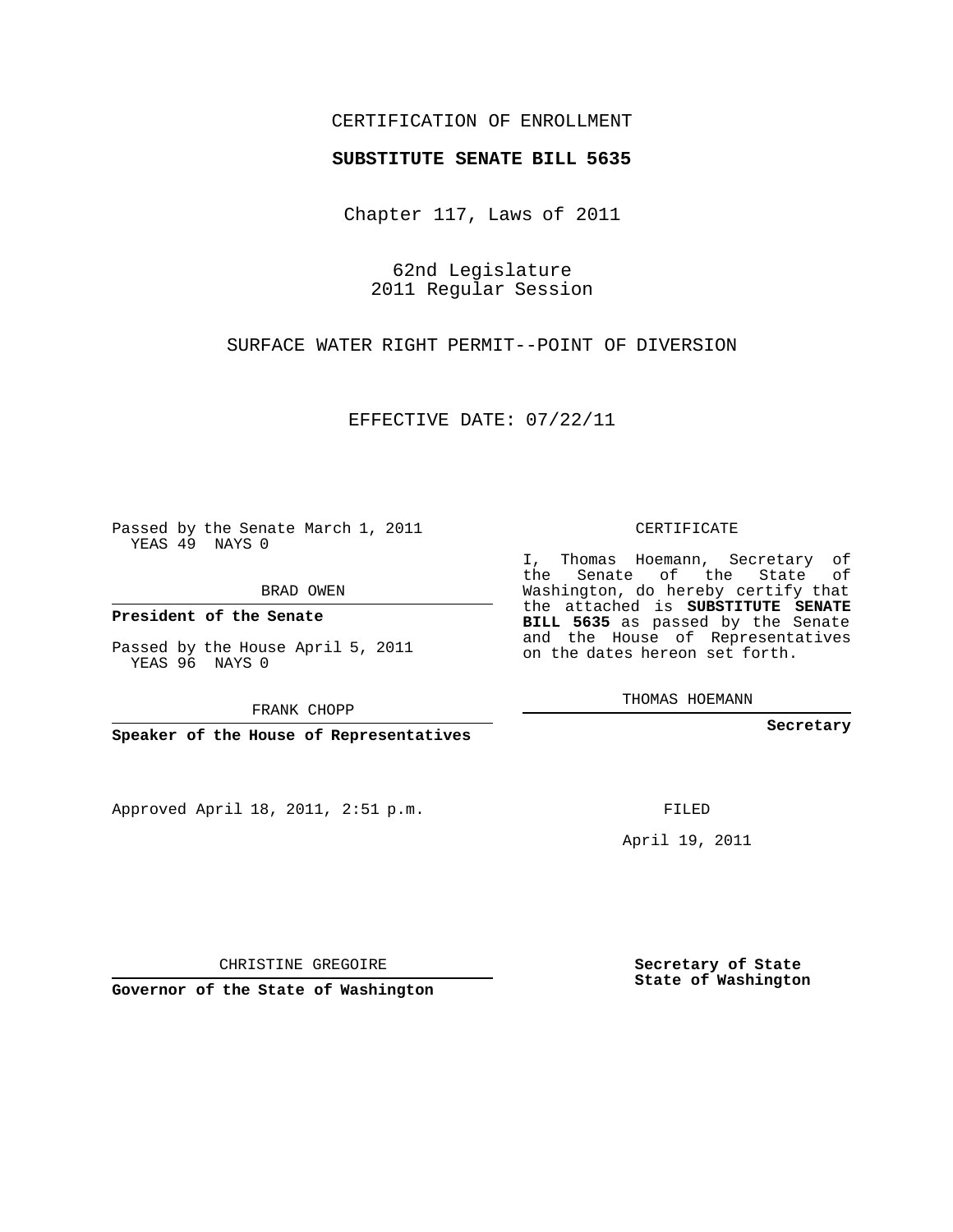## **SUBSTITUTE SENATE BILL 5635** \_\_\_\_\_\_\_\_\_\_\_\_\_\_\_\_\_\_\_\_\_\_\_\_\_\_\_\_\_\_\_\_\_\_\_\_\_\_\_\_\_\_\_\_\_

\_\_\_\_\_\_\_\_\_\_\_\_\_\_\_\_\_\_\_\_\_\_\_\_\_\_\_\_\_\_\_\_\_\_\_\_\_\_\_\_\_\_\_\_\_

Passed Legislature - 2011 Regular Session

## **State of Washington 62nd Legislature 2011 Regular Session**

**By** Senate Environment, Water & Energy (originally sponsored by Senators Honeyford and Rockefeller; by request of Department of Natural Resources)

READ FIRST TIME 02/16/11.

 1 AN ACT Relating to changes in the point of diversion under a 2 surface water right permit located between Columbia river miles 215.6 3 and 292; and amending RCW 90.03.397.

4 BE IT ENACTED BY THE LEGISLATURE OF THE STATE OF WASHINGTON:

 5 **Sec. 1.** RCW 90.03.397 and 1999 c 232 s 2 are each amended to read 6 as follows:

 7 (1) The department may approve a change of the point of diversion 8 prescribed in a permit to appropriate surface water for a beneficial 9 use if the ownership, purpose of use, season of use, and place of use 10 of the permit remain the same to an approved intake structure with 11 capacity to transport the additional diversion to either: (a) A point 12 of diversion that is located downstream ((and is an existing approved 13 intake structure with capacity to transport the additional diversion, 14 if the ownership, purpose of use, season of use, and place of use of 15 the permit remain the same)): or (b) a point of diversion located 16 between Columbia river miles 215.6 and 292, if the existing point of 17 diversion is contained therein.

18 (2) This section may not be construed as limiting in any manner